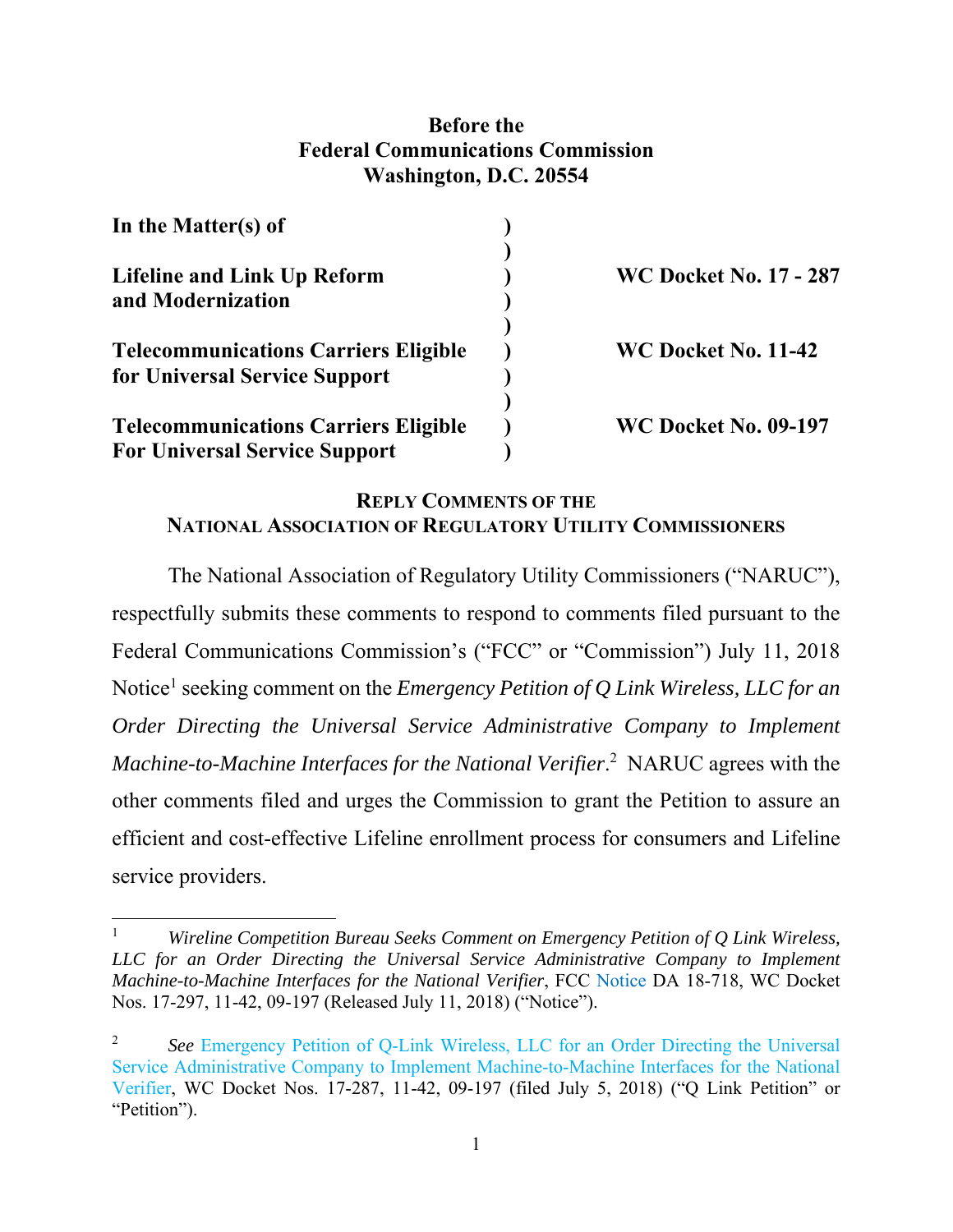#### **DISCUSSION**

The Commission should immediately issue an order requiring USAC to implement Application Programming Interfaces (APIs) for the National Verifier in the manner specified in the Q Link Petition. As explained in  $NARUC$ 's comments<sup>3</sup> and outlined in NARUC's July 2018 Summer Policy Summit *Resolution to Implement Expeditiously a Properly Functioning and Consumer-Friendly Federal Lifeline National Eligibility Verifier,* incorporating APIs into the National Verifier is a simple programmatic change that will yield numerous benefits for Lifeline consumers and providers.

Sage Telecom Communications, LLC, TracFone Wireless, Inc, the National Lifeline Association, and Sprint filed comments that agree with NARUC.<sup>4</sup> In addition, New America's Open Technology Institute, Access Humboldt, Benton Foundation, Center for Rural Strategies, Common Cause, Consumers Union, Electronic Frontier Foundation, Free Press, NAACP, the National Consumers League, National Digital Inclusion Alliance, National Hispanic Media Coalition, Native Public Media, Public Knowledge, The Greenlining Institute, and the United Church of Christ (Joint Commenters) submitted a joint letter on the Q-Link

<sup>3</sup> *See* Comments of the National Association of Regulatory Utility Commissioners, filed August 10, 2018; *In the Matters of Lifeline Link Up Reform and Modernization, Telecommunications Carriers Eligible for Universal Service Support*, WC Docket Nos. 17-287, 11-42, and 09-197.

<sup>4</sup> *See the separate* Comments of Sage Telecom Communications, LLC d/b/a/TruConnect in support of Q Link Wireless LLC's Emergency Petition*,* Comments of TracFone Wireless, Inc, National Lifeline Association Comments on Emergency Petition of A Link Wire3less, LC for an Order Directing the Universal Service Administrative Company to Implement Machine-to-Machine Interfaces for the National Verifier, and Comments of Sprint Corporation*,* all filed August 10, 2018; *In the Matters of Lifeline Link Up Reform and Modernization, Telecommunications Carriers Eligible for Universal Service Support*, WC Docket Nos. 17-287, 11-42, and 09-197.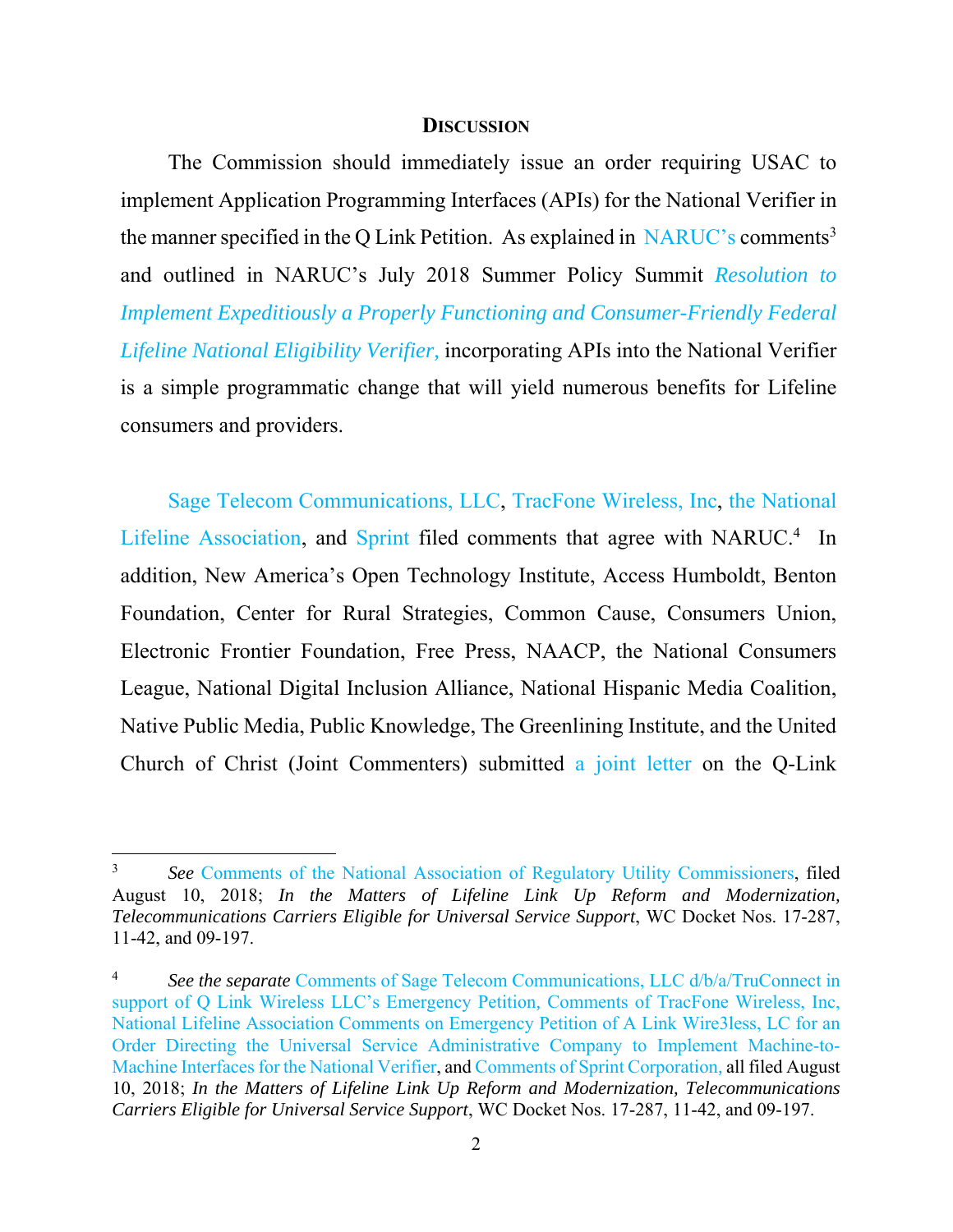Petition.<sup>5</sup> The Joint Commenters,<sup>6</sup> "support an interface that will clearly and easily direct consumers to the USAC eligibility verifier and easily redirect consumers back to the provider of their choice once their eligibility has been verified." They also, like NARUC and others, question why the FCC removed the carrier-national verifier API without explanation.

No other comments were filed.

In its comments, Sprint Corporation accurately points out that provision of an API "will result in a more user-friendly experience" for consumers and "will significant reduce the administrative and customer service burdens" on both the National Verifier and the Universal Service Administration Company.<sup>7</sup> NARUC agrees that use of APIs will in no way compromise the National Verifier's ability to make eligibility determinations, nor will it allow a provider to impermissibly insert itself into the eligibility determination process. Use of APIs will, however, make the application process easier and more understandable for the end user.<sup>8</sup>

 5 *See* Letter to FCC Chairman Pia from New America's Open Technology Institute, Access Humboldt, Benton Foundation, Center for Rural Strategies, Common Cause, Consumers Union, Electronic Frontier Foundation, Free Press, NAACP, the National Consumers League, National Digital Inclusion Alliance, National Hispanic Media Coalition, Native Public Media, Public Knowledge, The Greenlining Institute, and the United Church of Christ, filed August 10, 2018; *In the Matters of Lifeline Link Up Reform and Modernization, Telecommunications Carriers Eligible for Universal Service Support*, WC Docket Nos. 17-287, 11-42, and 09-197.

<sup>6</sup> Id. at 2.

<sup>7</sup> Comments of Sprint Corporation*,* at 2, filed August 10, 2018; *In the Matters of Lifeline Link Up Reform and Modernization, Telecommunications Carriers Eligible for Universal Service Support*, WC Docket Nos. 17-287, 11-42, and 09-197.

<sup>8</sup> Id. at 3.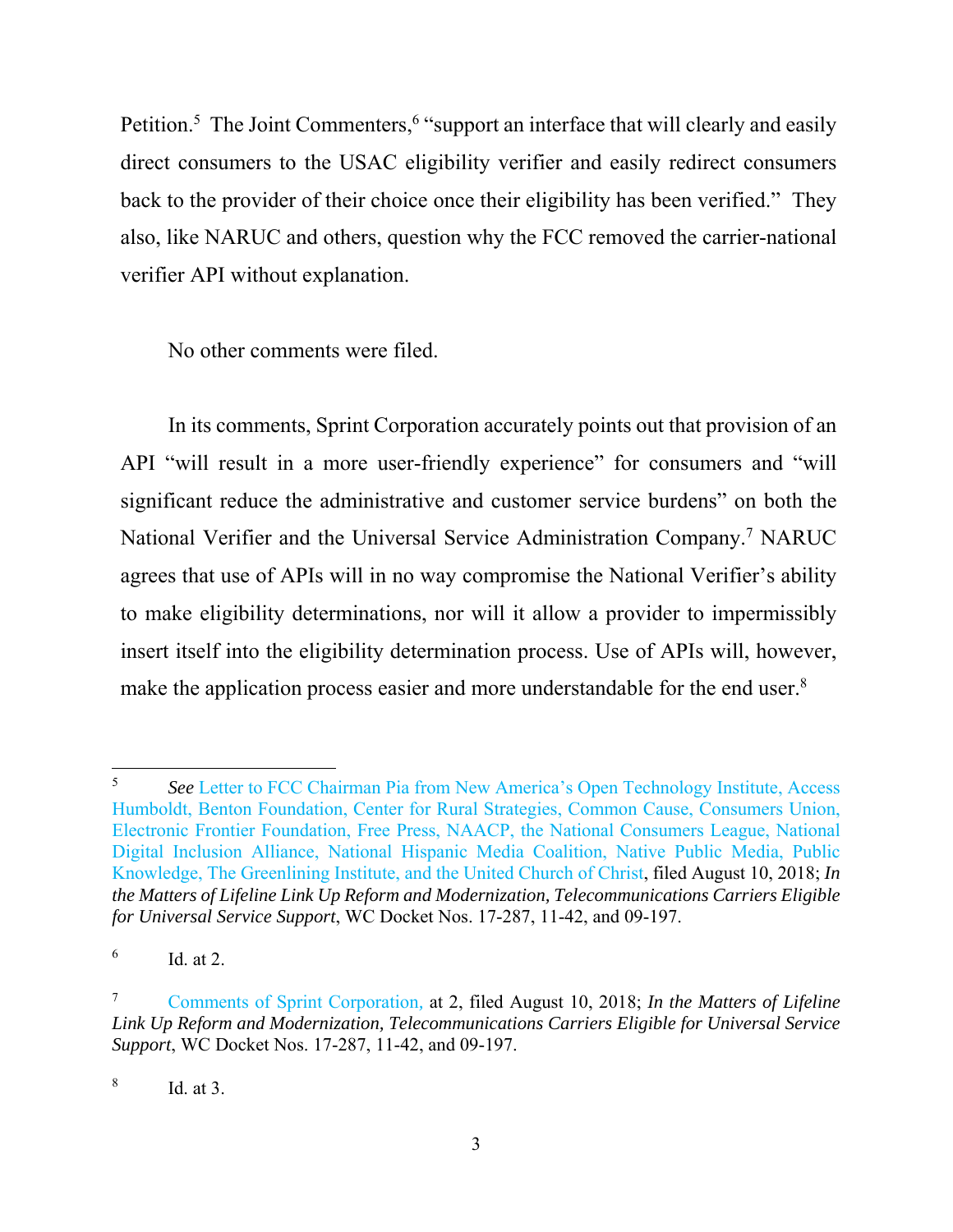Lifeline provider employees are able to assist consumers that apply with the carrier in-person with navigating USAC's eligibility verification process via a specialized web portal. That option is not available for the homebound. As Sage Telecom Communications, LLC correctly concludes, the absence of carrier APIs discriminates unfairly against the homebound elderly or disabled Americans who are unable to be part of an in-person enrollment process. <sup>9</sup> Like Sprint, they detail the obvious economic efficiencies APIs will necessarily bring to the National Verifier rollout. <sup>10</sup> Sage also explains how incorporation of a carrier API will assure that providers will retain the financial incentive to provide services to qualifying consumers in low density areas.<sup>11</sup>

<sup>9</sup> Comments of Sage Telecom Communications, LLC d/b/a/TruConnect in support of Q Link Wireless LLC's Emergency Petition, at 2 -3, filed August 10, 2018; *In the Matters of Lifeline Link Up Reform and Modernization, Telecommunications Carriers Eligible for Universal Service Support*, WC Docket Nos. 17-287, 11-42, and 09-197.

<sup>&</sup>lt;sup>10</sup> *Id* at 5-6 ("Without Carrier APIs, Program Costs and Burdens of the USF Will Increase.")

<sup>&</sup>lt;sup>11</sup> *Id.* at 4-5 ("Without Carrier APIs, ETS will Face Greater Difficulty in Expanding Lifeline to Rural Areas.")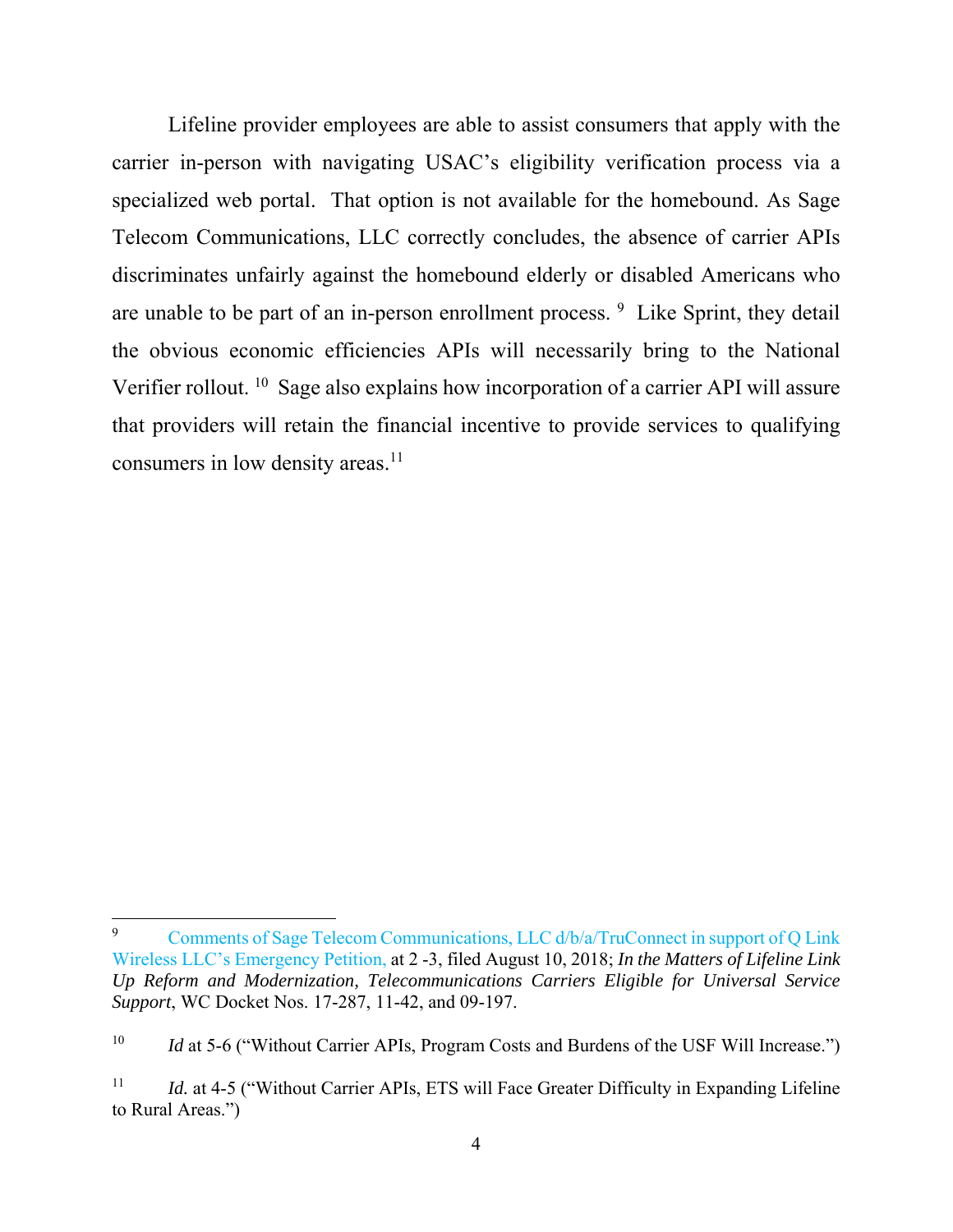TracFone Wireless, Inc<sup>12</sup> and the National Lifeline Association<sup>13</sup> make similar arguments.

### **CONCLUSION**

The facts and the record presented for FCC action on the Q Link Petition are clear. As the NLAD experience has demonstrated, carrier-assisted online enrollment has emerged as a critical tool for expanding wireless Lifeline service to rural, disabled, and homebound Americans. It has been the crucial bridge allowing carriers to reach hundreds of thousands of rural low-income consumers nationwide.

The absence of a carrier API from the National Verifier, however, will make it extremely difficult for these Americans to get the help they need to navigate the eligibility verification process, even though their urban counterparts would benefit from in-person assistance provided through a dedicated National Verifier sales agent

<sup>12</sup> Comments of TracFone Wireless, Inc, at 2 -9, filed August 10, 2018; *In the Matters of Lifeline Link Up Reform and Modernization, Telecommunications Carriers Eligible for Universal Service Support*, WC Docket Nos. 17-287, 11-42, and 09-197 , arguing that (i) without APIs, Lifeline enrollment will be unnecessarily difficult and burdensome for qualified Americans, the cumbersome enrollment process will undermine partnerships between service providers and thirdparty organizations focused on facilitating enrollment for qualified Americans, and (iii) the eligibility verification process will be financially and administratively burdensome and vulnerable to abuse.

<sup>13</sup> National Lifeline Association Comments on Emergency Petition of A Link Wire3less, LC for an Order Directing the Universal Service Administrative Company to Implement Machine-to-Machine Interfaces for the National Verifier, at 2, filed August 10, 2018; *In the Matters of Lifeline Link Up Reform and Modernization, Telecommunications Carriers Eligible for Universal Service Support*, WC Docket Nos. 17-287, 11-42, and 09-197. ("NaLA supports the Q Link Petition because the Commission's and USAC's failure to include a service provider API in the National Verifier would have a severely negative impact on all Lifeline service provider business models (including in-person enrollments) and eligible low-income Americans.").